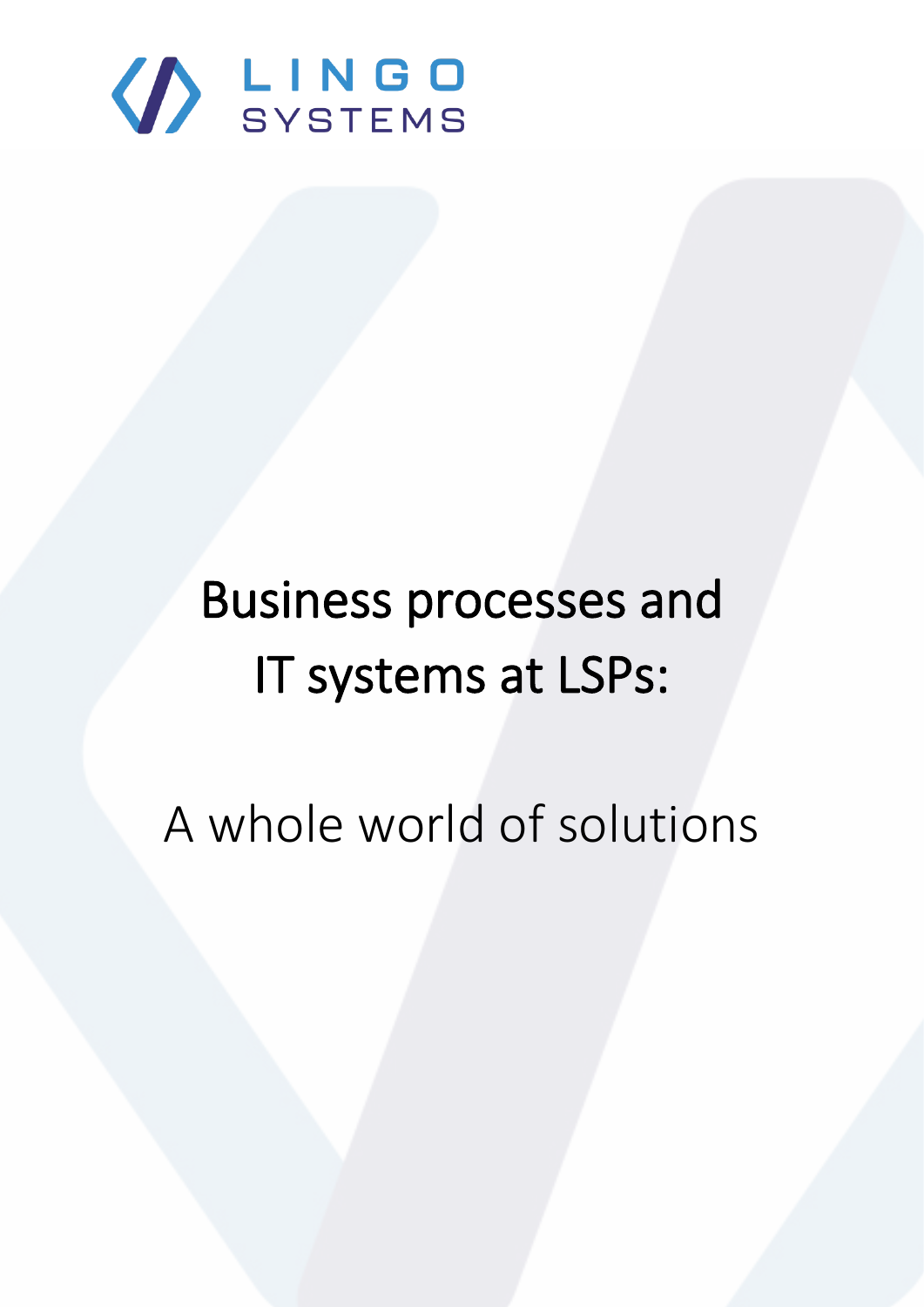# SYSTEMS

# Business processes and IT systems at LSPs: A whole world of solutions

The language service provider (LSP) market has been undergoing major changes for years. Thanks to the internet, companies are increasingly able to address their target group(s) around the world, without breaking the bank. Content production, especially digital content, is increasing exponentially as a result of diverse audiences and marketing channels like social media. The demand for translation and localization services continues to grow, as does the need for high quality and quick turnaround times.

In recent years, LSPs have invested heavily in technologies to optimise and automate their workflows in order to stay competitive in the market. One sign of the transformations in the industry are the many mergers and acquisitions involving LSPs.

However, many LSPs still face such investment decisions. They are wondering which investments – at which points in their value creation chain - really make sense and will contribute to success in the long run. The technological possibilities seem endless, but the means and also the time available are limited.

In this article, we take a bird's-eye view of value creation at an LSP and show how the system landscape available today can help optimise value creation. For LSPs, this perspective provides new food for thought and should help them to prioritise sustainable, long-term solutions that benefit customers, employees and partners alike when making optimisation and investment decisions.

#### **The LSP's typical project workflow**

Traditionally, LSPs work closely with their customers (clients) and their partners (suppliers). Figure 1 shows the sequence of a typical job.

**INQUIRY.** The client submits an inquiry to the LSP, specifying the key parameters of the job. This usually includes the content (in the form of documents), the desired translation services and target languages, and the requested delivery date.

**INQUIRY REGISTRATION.** The LSP creates the job in its translation management system (TMS), adding all relevant metadata and other information about the customer and the job.

**DOCUMENT PROCESSING AND ANALYSIS.** This step involves counting the source documents and analysing them according to the desired services. Since the LSP essentially has no control over the source documents, document preparation is often a time-consuming step. For example, file formats have to be converted for analysis or the texts to be translated have to be typed from graphics.

**SERVICE PACKAGE AND OFFER.** Based on the document analysis and the available resources, the LSP checks the feasibility for the desired delivery date and prepares a binding offer. This also takes into account individual customer agreements on prices, surcharges, etc.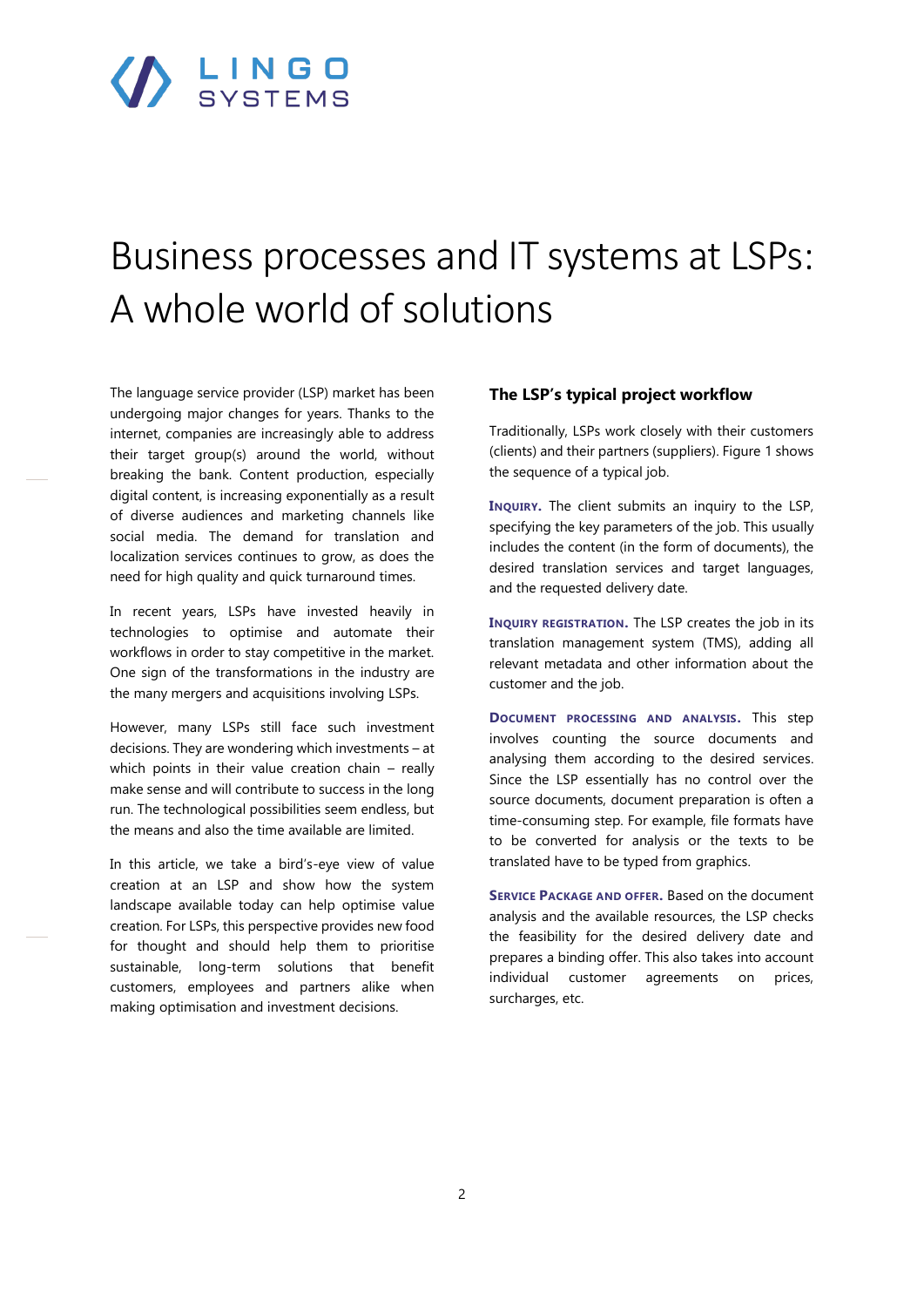

### **LSP VALUE CREATION**





#### Figure 1: Value creation at the LSP

**PLACING THE ORDER.** Normally, the client will accept the offer and place the order. There may, however, be further adjustments to the inquiry, triggering a new offer cycle. It also happens that framework agreements exist and the LSP is not required to submit offers, but is commissioned directly by the client.

**PRE-TRANSLATION (MT/TM).** Once the order has been placed, the project manager decides whether pre-translation using machine translation (MT) is necessary and checks whether the correct translation memories (TMs) and terminology databases have been included in the project. TMs are typically used as early as the document analysis stage in order to check how many segments of the text have already been translated previously.

**EXECUTION.** The project manager decides which tasks will be carried out by in-house staff and which by external partners. In doing so, they have to take a wide range of variables into account, including the availability and workload of the staff (both internal and external), expertise in the relevant field, the staff's experience with the customer, but also the costs of

using external partners. External partners need to be approached, the relevant documents and information provided, and all of the tasks and contributors to a project coordinated. The internal or external contributors then carry out the specific tasks such as translation, editing, proofreading or copywriting.

**REVIEW & QUALITY CHECK.** Before the results can be delivered to the client, experienced staff at the LSP are often responsible for internal reviews and quality assurance. Increasingly, these tasks are also being taken on by external partners.

**REVIEW.** If necessary, the client may also carry out a review of the results. This step is particularly helpful with content involving a lot of graphics and design requirements such as presentations, brochures or advertisements, so as to avoid costly complaints later on.

**UPDATE TRANSLATIONS AND THE TM.** The target documents are updated with the adjustments from the review. Furthermore, translation memories and also terminology databases are updated with the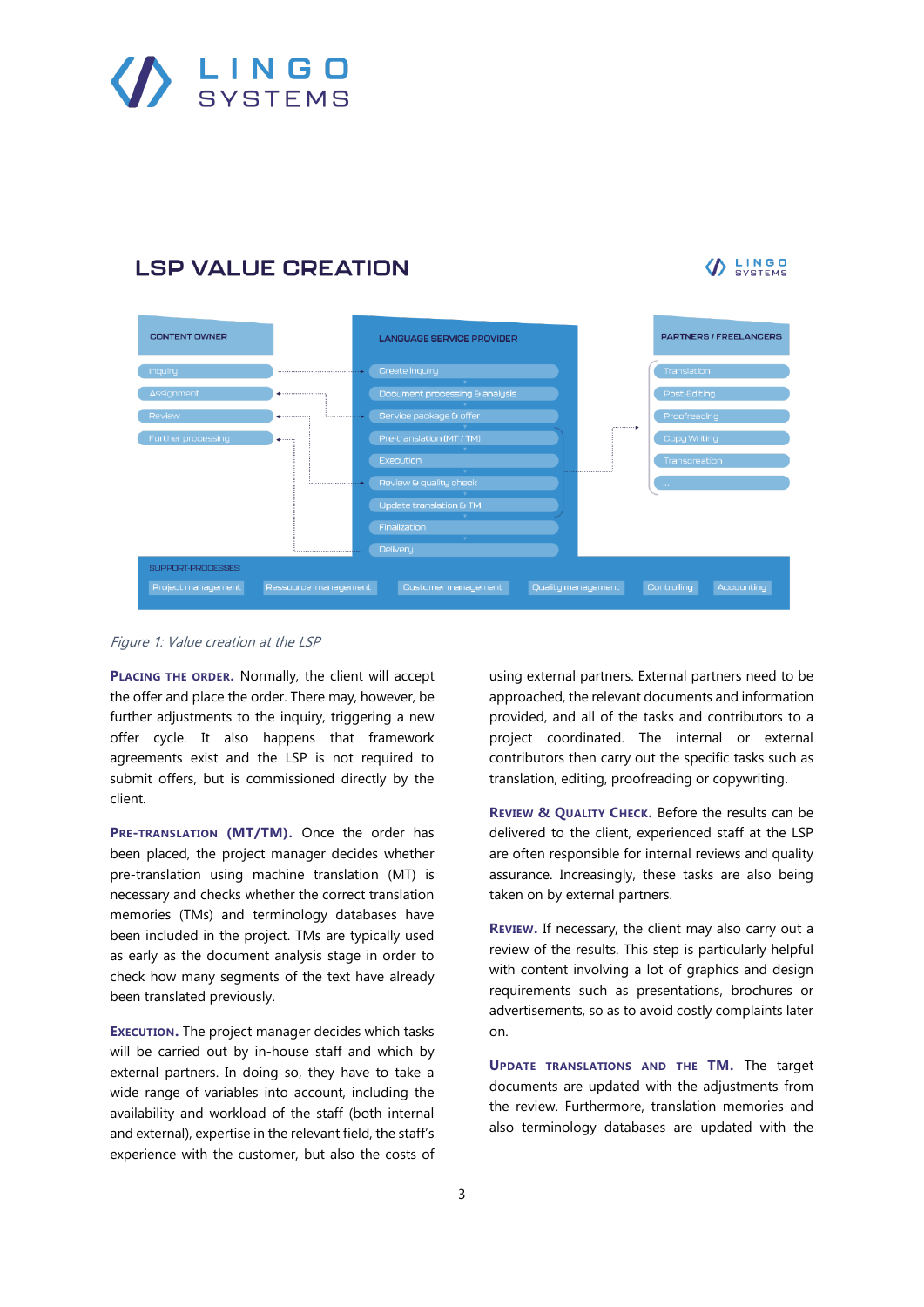

knowledge gained in the project so that it can be used immediately in the next project.

**FINALISATION.** The target documents are prepared for the client. This may include, for example, converting the file format.

**DELIVERY.** The project results are made available to the client, and the client is informed that the project is complete. Ideally, the results are transferred directly to the client's content systems, allowing it to start processing them right away.

**FURTHER PROCESSING.** The client receives the target documents and can process them further internally.

The actual workflow behind these steps in the value creation chain is individual for each LSP. If LSPs cater very strongly to customer demands, the workflow will have many branches and be complex. LSPs with a focus on cost and efficiency, on the other hand, will focus on workflows that are as simple and standardised as possible.

Clients typically want to exert strong control over this workflow to satisfy themselves that their content is in good hands. Secrecy is a top priority for new products or patent applications, for example. Here, a trusting relationship between the client and the LSP is indispensable.

The workflow is typically accompanied by support processes such as project management, customer management, resource management, etc. These ensure that customer orders are processed as seamlessly as possible.

#### **System landscape of an LSP**

One – if not  $the$  – core building block used by LSPs to provide maximum value to their customers and maintain customer relationships in the long term is software systems. There are countless systems that support the workflow and value creation at a wide variety of stages and in many ways. Figure 2 shows the typical system classes used by an LSP and its clients and partners.

A translation management system (TMS) is generally understood to be a system in which customer projects are managed and processed and which integrates all project participants. A TMS can be a single software product or a set of integrated software systems that provide the desired translation management functionality.

In the following, we present the system classes typically in use at an LSP.

**BUSINESS AND WORKFLOW SYSTEMS.** The core of any TMS is managing both customer projects and workflows for the various language services provided by the LSP. This is where all the information on customers, suppliers, price agreements and much more comes together in order to manage customer projects effectively and efficiently.

**CAT-SYSTEMS.** Computer-aided translation systems are tools that provide operational support to the linguist when translating, proofreading, etc. Typically, they are integrated with other systems and provide the linguist with direct access to the translation memory or terminology database, for example.

**TRANSLATION MEMORY (TM) SYSTEMS.** A translation memory is a means of storing previous translations with a wide variety of contextual information. In subsequent translation projects, this information is used to translate text segments automatically or to display translation suggestions to the translator. TMs are usually specific to one customer.

**TERMINOLOGY DATABASE (TERMBASE) SYSTEMS.** A terminology database stores terms together with a variety of contextual information about how to use them. This kind of glossary is necessary to ensure consistency in language and the use of terms and phrases. A terminology database is usually specific to one customer.

**MACHINE TRANSLATION (MT) SYSTEMS.** MT includes all systems that translate texts automatically. There are many different approaches to MT, from statisticsbased to self-learning systems, each with its own strengths and weaknesses. Especially where high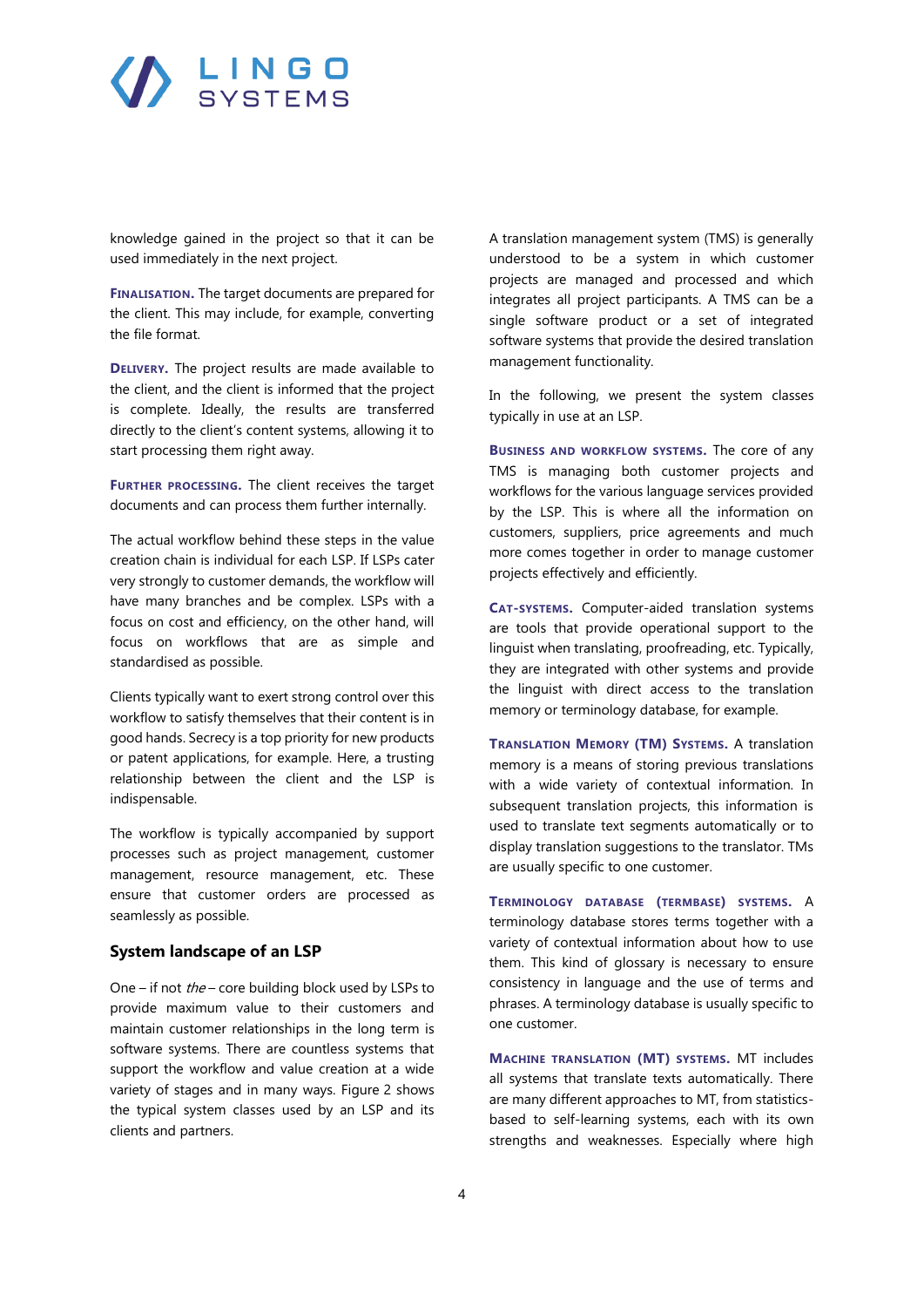

volumes have to be translated in a very short time, MT has found its place. Most LSPs already offer their customers MT translation with post-editing by linguists.

**DOCUMENT ANALYSIS SYSTEMS.** The analysis of source documents is particularly helpful in a project's planning phase to determine the scope of the text segments to be translated. An important part of this is correctly counting characters, words, segments and lines. Another major challenge is the many file formats available and being able to extract the content that actually needs to be translated. For example, a PowerPoint presentation may contain relevant text not only on the slides, but also in notes or comments.

**CUSTOMER OR PARTNER PORTAL.** Self-service portals for customers and partners (suppliers, freelancers) deliver great added value for both sides. They are a central location for customers to place orders and keep track of all current and completed projects. Partners and suppliers can accept jobs offered to them directly, automatically receive all relevant information, and return the results to the LSP directly via the portal. For the LSP, portals provide a

controllable channel for communicating with their customers and partners. Email communication is greatly reduced, workflows can be standardised and optimised, and via the portals, the LSP has the opportunity to offer additional services for customers and partners, such as granting customers access to their terminology, providing an MT interface, invoice management or helpful reports and other analyses.

The linguists (in-house at the LSP or external at the partner) mainly use CAT systems for operational work in conjunction with translation memories and terminology databases. The use of machine translation systems is also continuing to grow in many areas.

The client essentially uses systems to manage its relevant content. The spectrum ranges from the ubiquitous content management system (CMS) and product information management (PIM) systems to digital asset management systems (DAM) and centralised content repositories. The client's goal is to have this content available as seamlessly as possible in the relevant target languages for the respective target groups.

**BELNGO** 



### **LSP TECH LANDSCAPE**

Figure 2: LSP tech landscape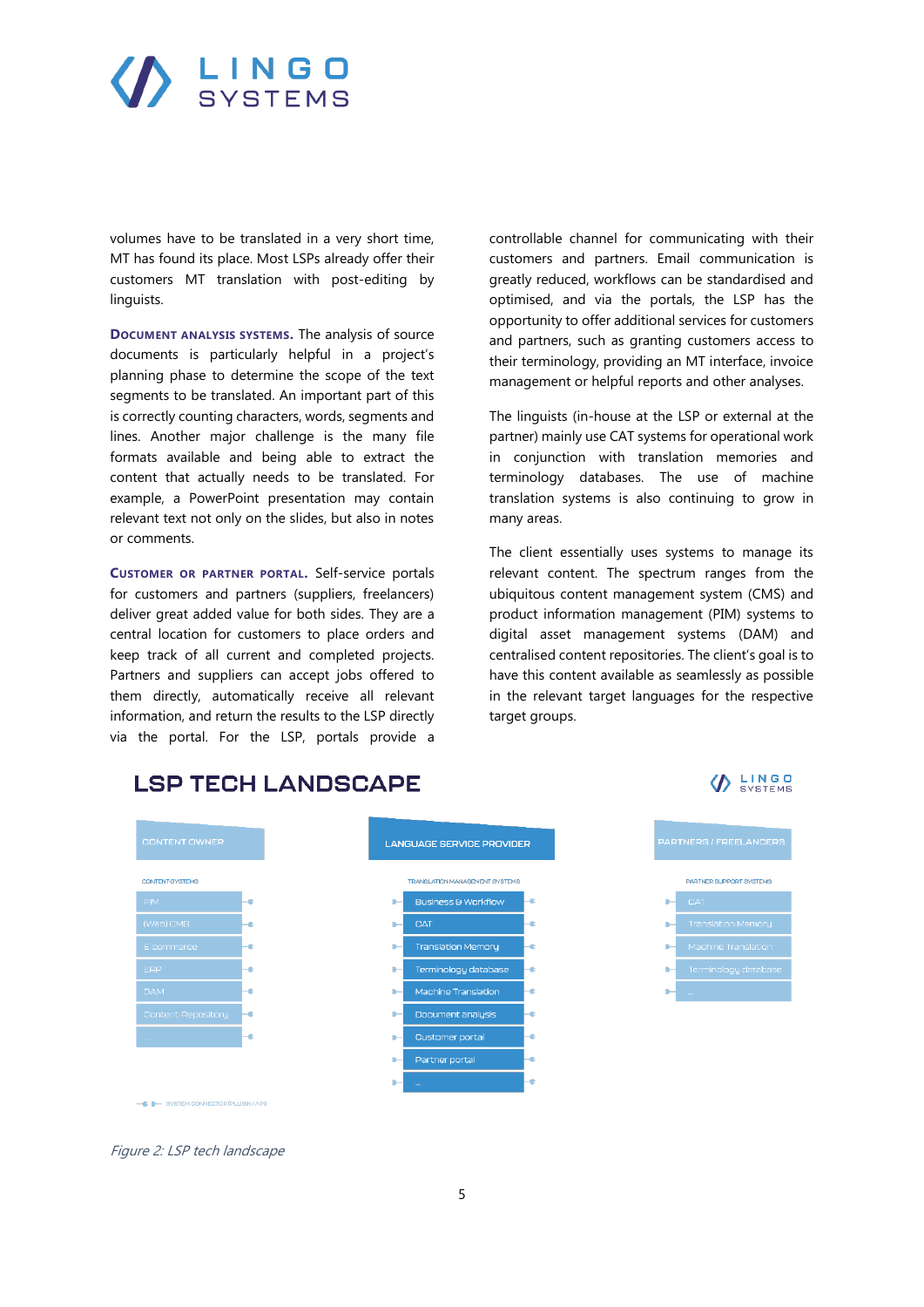

All of these systems play a part in the LSP's value creation and support the workflow described at the outset. Integrating these systems is a key lever for optimising LSP value creation. Integration can lead to processing customer projects as seamlessly, effectively and efficiently as possible, delivering high quality at an acceptable cost.

By means of system interfaces, virtually any system can be integrated with any other. On a technical level, such interfaces might be plug-ins for the systems involved or APIs that are offered by one system and used by others.

The sheer number of possibilities of connecting different systems, and also of the technical implementation, makes it necessary to analyse exactly at which point a system integration can deliver the greatest added value for customers, partners and the LSP itself.

Real solutions depend heavily on the customer structure, the type of customer projects, the workflows and systems used, and the strategic orientation of the LSP. The market will continue to be subject to major changes in the future, and flexibility and responsiveness to these changes are important factors in order to succeed in the market.

A shrewd and appropriate integration strategy can create and leverage vast potential for LSP value creation. Such endeavours are already in full swing among the big LSPs, and smaller start-ups and niche LSPs are also showing that, with the right technical basis, they can hold their own in the market.

Are you looking to improve and automate your processes? Would you like to stand out in the translation and language services market? Improving your IT landscape could help?

As an innovative language service provider, you need the best possible technological basis: reliable CAT tools, high-performance translation management systems, intuitive customer portals and the right interfaces to your customers. We offer you IT support tailored to your individual requirements: at lingo systems, we work with you to design and, if required, implement your information technology landscape. We are familiar with the standard products used by the LSP industry (Plunet, RWS, memoQ, Across, etc.). We will think ahead with you as you plan your next steps. What will the translation industry look like and how will it work in the coming years? Be a technical pioneer and let us help you to take your language services to the next level!